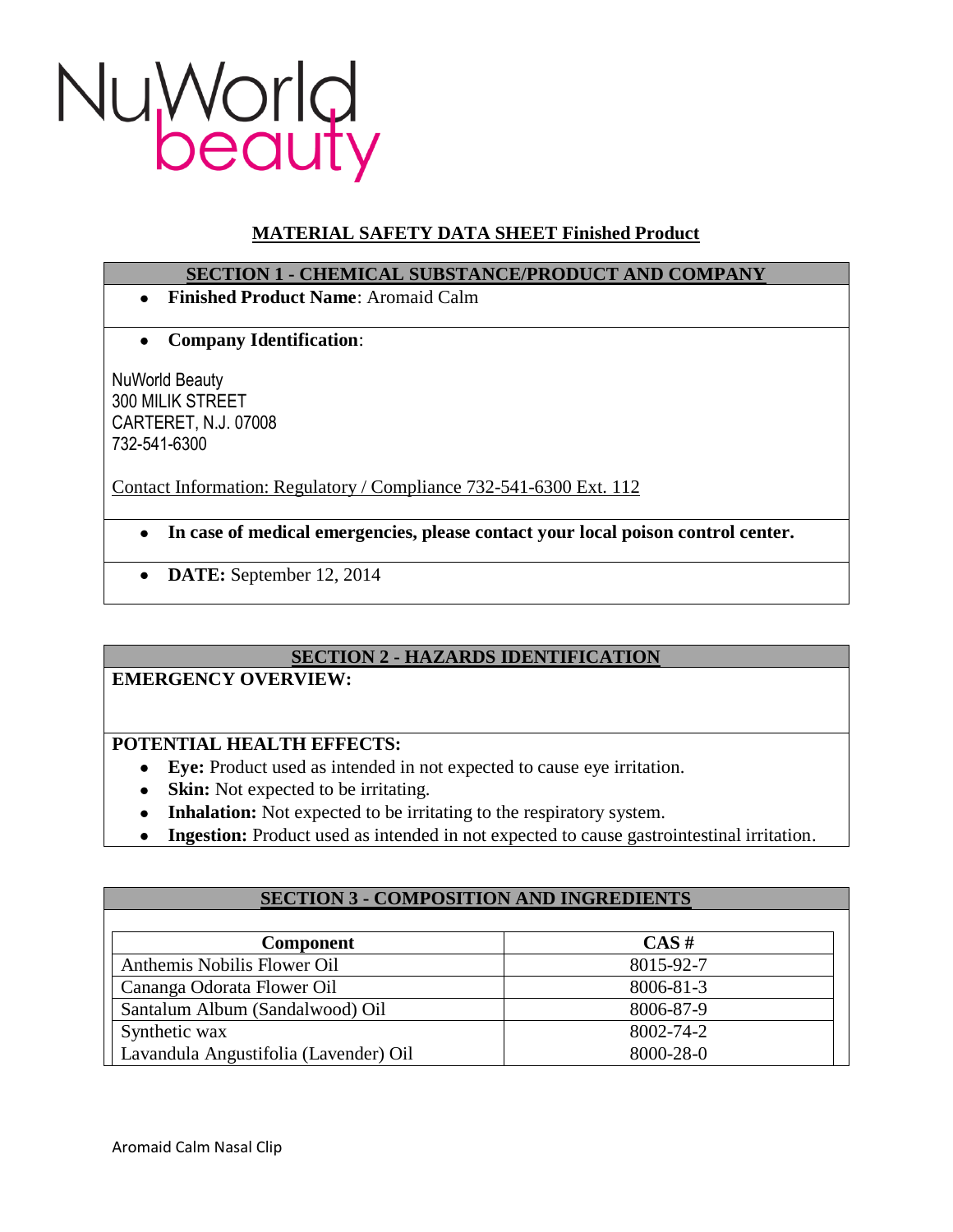

## **SECTION 4 - FIRST AID MEASURES**

- **Eye:** Thorough rinsing for 15-20 minutes of the affected eye with water. Obtain medical attention if irritation persists.
- **Skin Problem:** Wash thoroughly with soap and cold water for 15-20 minutes. Obtain medical attention if irritation persists.
- **Inhalation:** No adverse effects when used as directed.
- **Ingestion:** Do not induce vomiting. Obtain medical attention.

## **SECTION 5 - FIRE FIGHTING MEASURES**

• Not applicable as a consumer product.

### **SECTION 6 - ACCIDENTAL RELEASE MEASURES**

Not applicable as a consumer product.  $\bullet$ 

### **SECTION 7 - HANDLING AND STORAGE**

## **Precautions for Safe Handling:**

• No applicable precautions as a consumer product.

### **Conditions for Safe Storage:**

No applicable precautions as a consumer product.

**Other Recommendations:** None.

### **SECTION 8 - EXPOSURE CONTROLS, PERSONAL PROTECTION**

• Keep out of reach of children.

# **SECTION 9 - PHYSICAL AND CHEMICAL PROPERTIES**

• Essential oils in wax base.

## **SECTION 10 - STABILITY AND REACTIVITY**

Stable under normal conditions  $\bullet$ 

### **SECTION 11 - TOXICOLOGICAL INFORMATION**

This is a personal care or cosmetic product that is safe for consumers and other users under intended and reasonably foreseeable use.

**Chronic Effects:** Finished product is not expected to have chronic health effects.

**Target Organs**: No adverse health effects on target organs expected for finished product.

**Carcinogenicity**: Finished product is not expected to be carcinogenic.

### **NTP:** No **IARC**: No **OSHA:** No